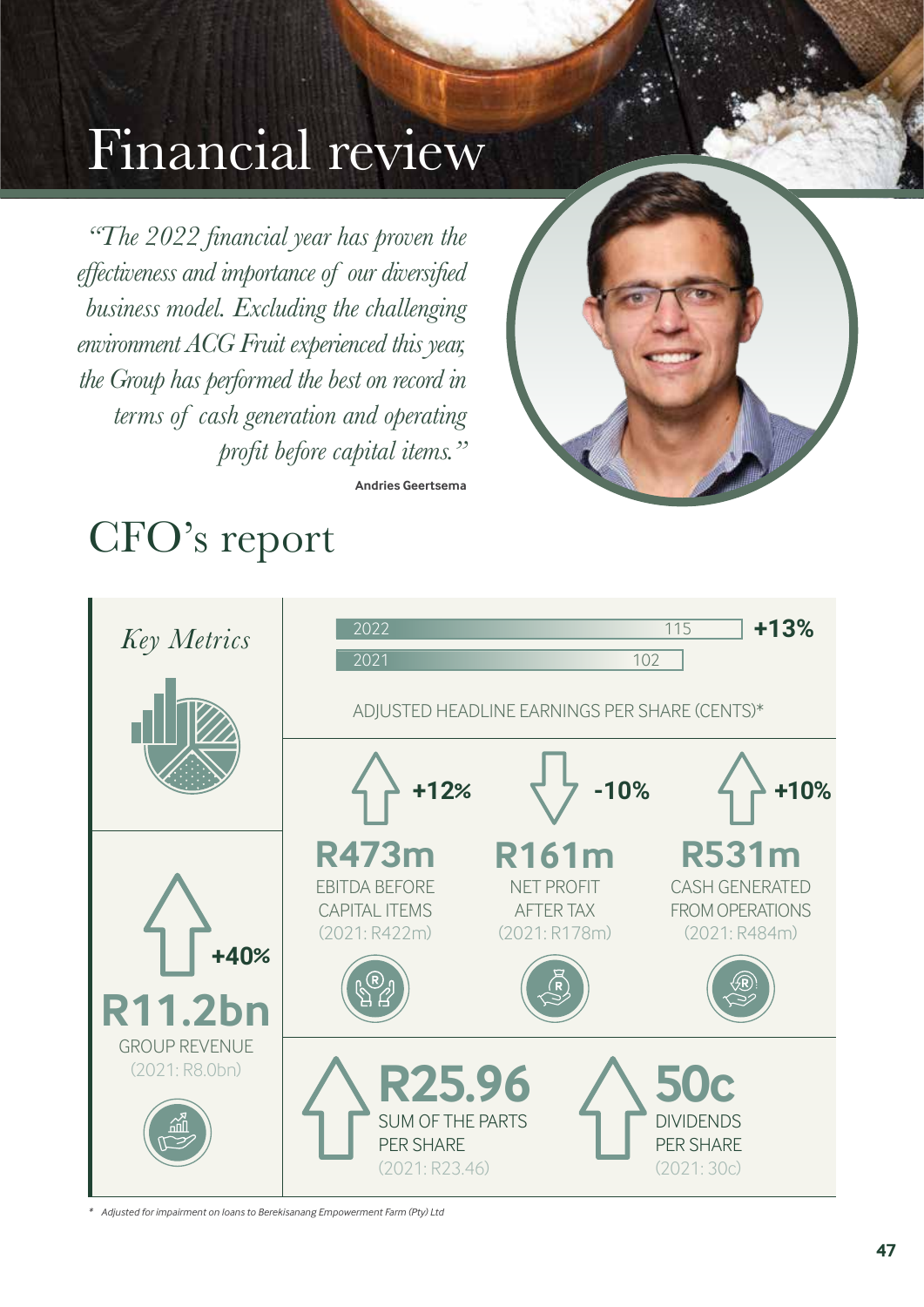# CFO's report *(continued)*

### *Overview*

#### Consistency through our diversified business model

The 2022 financial year has proven the effectiveness and importance of our diversified business model. Excluding the challenging environment ACG Fruit experienced this year, the Group has performed the best on record in terms of cash generation and operating profit before capital items. Key features of the Group during the year included quality of earnings, cash generation and investment in strategic business opportunities.

Highlights for the year included recovery of profitability of the Agri Inputs & Services segment on the back of an above-average harvest and excellent trading conditions, significant volume growth achieved in our Energy & Logistics segment, and the successful acquisition of Kyron Group, Bachmus Oil & Fuel Supplies and Matrix Software that pave the way for stronger growth prospects.

As communicated last year, our focus on profitable revenue growth and ultimate continual improvement in earnings to deliver shareholder value resulted in a significant growth in gross profit, EBITDA and operating profit margins.

Our substantial recovery in profitability, excluding ACG Fruit ("pro forma"), has seen the Group increase its:

- pro forma operating profit before capital items by 25% to R333 million;
- pro forma profit after tax by 67% to R198 million; and
- pro forma headline earnings by 52% to R161 million.

Including ACG Fruit, our Group net profit after tax decreased by 10% to R161 million while headline earnings decreased by 7% to R126 million.

#### **Adjusted headline earnings movement per segment (R'000)**



#### Capital allocation: Responded to opportunities

We have utilised our strong balance sheet to capitalise on acquiring businesses that complement our strategy, are earnings-enhancing, highly cash generative and diversify our portfolio within the agricultural and food value chain. We have closed three acquisitions during the year, deploying R466 million in cash and introducing a healthy level of debt – R350 million – with the acquisition of Kyron Group. These businesses are performing above expectations and we remain excited by their growth prospects. At the end of our financial year, our new businesses delivered R1.8 billion of revenue since acquisition and R35 million in profit.

Our Group increased EBITDA (excluding capital items) by 12% to R473 million (2021: R422 million) during the year. If we had consolidated these acquisitions for the full 12 months as opposed to the few months since their acquisition dates, the EBITDA would have been approximately R612 million.

#### **Net operating profit before capital items movement per segment (R'000)**

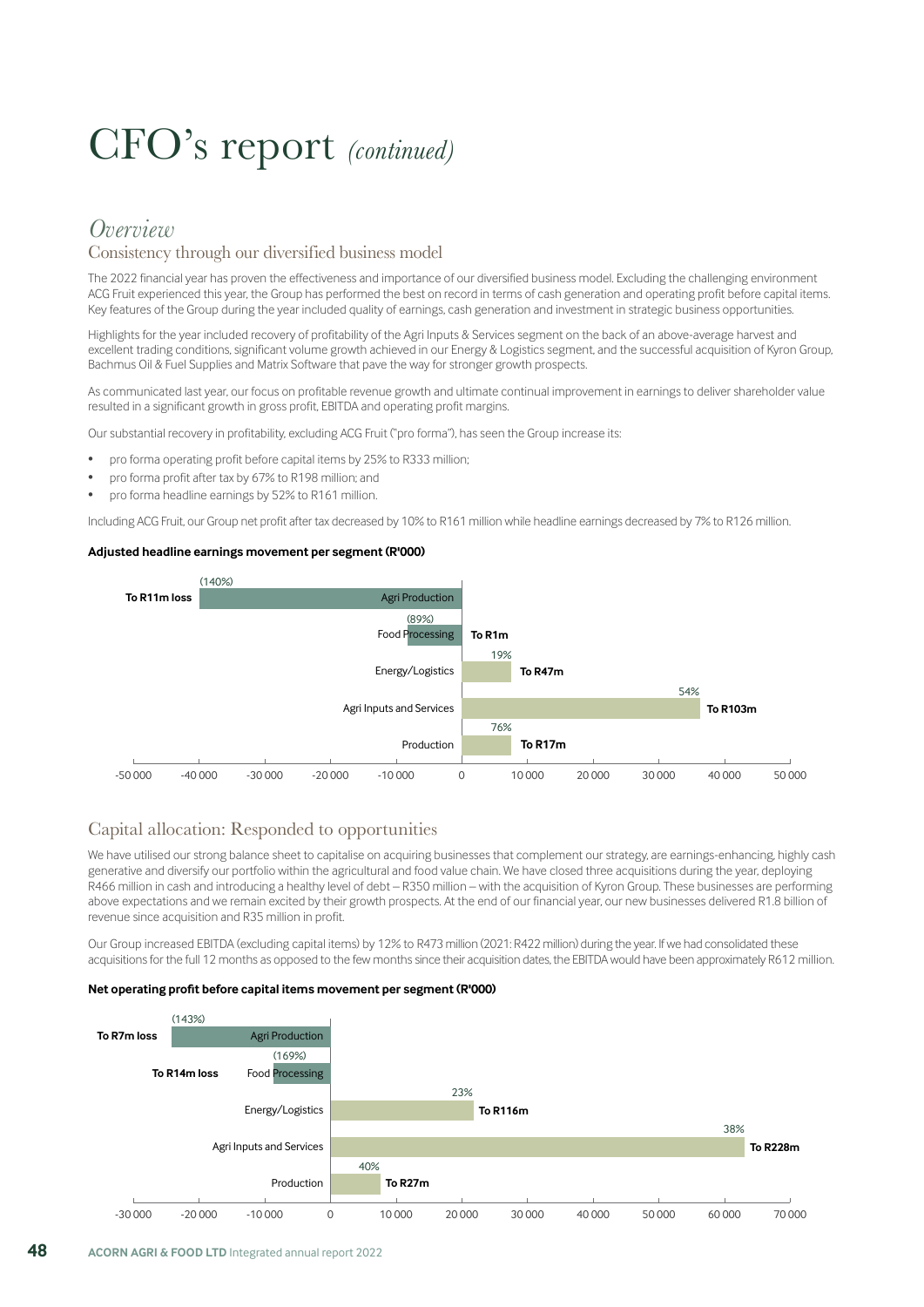#### Restatement of ACG Fruit and Boltfast to continuing operations

Unfortunately, our Group has been unsuccessful in disposing of the disposal group for the period under review. This is largely due to the cancellation of the B-BBEE transaction that would have seen the disposal of ACG Fruit. Current and medium-term market pressures pertaining to ACG Fruit and Boltfast would not realise their value to our shareholders in an immediate sale. Prior year comparatives have been restated to account for ACG Fruit and Boltfast as continuing operations, where they were previously classified as discontinued operations.

ACG Fruit has reported a net loss after tax of R37 million (2021: net profit after tax of R60 million) for the period under review. Market conditions have been very challenging, with a strong rand, significant rainfall experienced during our harvest in the Northern Cape and significant decreases in prices obtained in the citrus and table grape market. The Group has made substantial progress in restructuring (including a restructuring of the head office) and consolidating the business while improving its strategic alignment, performance and profitability. During the year, ACG Fruit sold underperforming farms with the Group, utilising the cash proceeds for investment activity.

While the disposal of ACG Fruit and Boltfast would have enabled the Group to streamline its portfolio of businesses, we are still committed to value creation for our shareholders.

### *Financial Performance*

#### Positive Revenue and Gross Profit growth

Group revenue increased by 40% to R11.2 billion (2021: R8.0 billion). Revenue in the Energy & Logistics segment increased by 61% due to increased volumes, price and the acquisition of Bachmus Oil & Fuel Supplies. Revenue further increased by 36% in our Agri Inputs & Services segment due to higher volumes and prices of direct farming inputs, an above-average grain harvest, excellent agricultural retail conditions and the acquisition of Kyron Group. The revenue in ACG Fruit decreased by 39% due to a stronger rand and significant decreases experienced in prices achieved for citrus and table grapes.

#### **Revenue growth per segment (R'000)**



Management reports gross profit margin by excluding the results of the Energy & Logistics segment and grain trading division of the Agri Inputs & Services segment. This is because there is no relation between 1) the regulatory increase in fuel prices and resultant nominal revenue growth as reported per IFRS, 2) the gross profit contribution based on a fixed amount per litre of fuel and 3) margins on grain trading being very low (only commission).

Our Group has shown an increase in gross profit of 18% and the gross profit margin was maintained at approximately 19%1 . We are proud of this result and our expectation is for a further significant increase in margin once Kyron Group is consolidated for a full year.

#### Lower cost of doing business

We have decreased the cost of doing business for a third year in a row, in line with our commitment to operational excellence and cost discipline. This number has been reduced to 87% (2021: 91%) of gross profit for the reporting year. Our expectations are for a lower cost of doing business once our acquisitions are consolidated for a full year.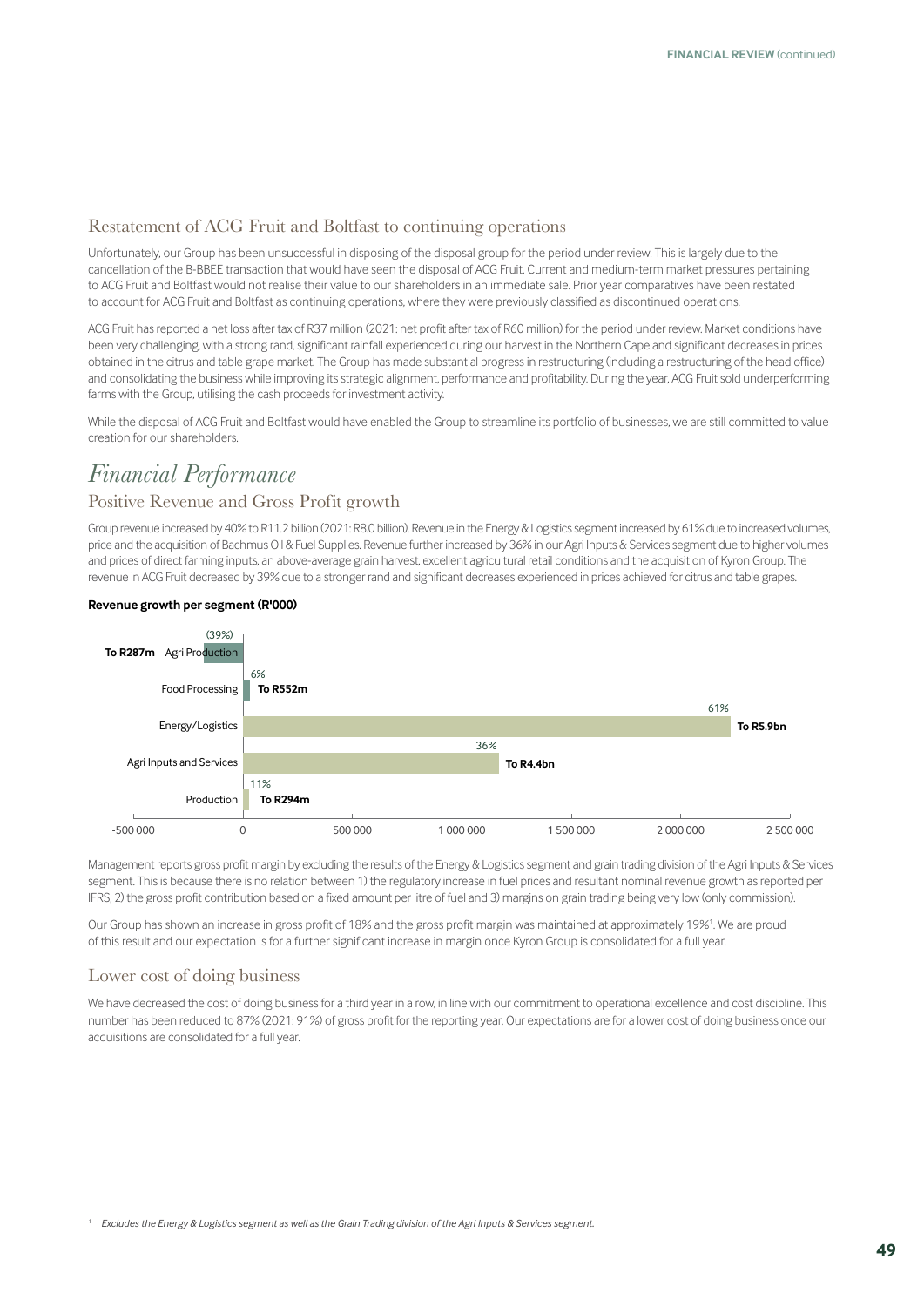# CFO's report *(continued)*

#### Robust operating profit growth and cash generation

We are pleased with the cash generated from operating activities of R392 million (2021: R434 million) and 17% growth in operating profit before capital items.

The Group's operating profit has been negatively affected by ACG Fruit experiencing difficult trading conditions. Compared to the prior year, the price per carton for citrus and table grapes decreased by 27% and 15% respectively. The stronger rand also negatively impacted the results.



#### Trade receivables

We are also pleased with the decrease in credit risk pertaining to trade receivables after two above-average harvests in the Overberg and Swartland regions that significantly impacted our book. Our credit granting and monitoring remains a top priority. Conservative credit granting and lower interest rates weighed on growth in revenue.

The underlying quality of our trade receivables is also evident in the decrease in trade receivables past due by 12% (44% decrease of trade receivables 120 days past due), and increase in our instalment sale receivables by 62%. Low levels of bad debt are maintained and our bad debt ratio remains excellent at less than 1% of trade receivables.

#### Strengthened balance sheet

Our debt to equity levels from a Group perspective remain well below internal thresholds for a gearing ratio. We introduced a healthy level of gearing with the acquisition of the Kyron Group. Our group's net debt has increased to R834 million (2021: R306 million) primarily due to the new acquisitions. Our net debt to equity ratio is close to our target and currently at 25% (2021: 10%). However, strong cash generation in our businesses during the year facilitated debt repayments of R53 million.

|                 | 2022 | 2021 |
|-----------------|------|------|
| Net debt/Equity | 25%  | 10%  |
| Net debt/EBITDA | 1.8  | 0.8  |

The current uncertain environment reinforces the importance of a strong balance sheet. Our liability and debt management activity have enabled us to reduce our weighted average interest rate. We have successfully refinanced the short-term bridge facility of R350 million to a R320 million long-term facility after year-end.

### *Net Asset Value and Sum of the Parts*

Our Group increased our NAV per share by 3% to R23.12 (2021: R22.42) per share. Our sum of the parts – shown in our Group strategy section on page 37 – increased significantly more than the NAV to R25.96. This was primarily due to the business acquisitions of Kyron Group and Bachmus Oil & Fuel Supplies. The prospects and earnings of these businesses have significantly exceeded our initial expectations.

## *Capital allocation approach*

Acorn Agri & Food's capital allocation approach can be found in our Group strategy section on page 37. We allocate capital in a prioritised manner to maximise shareholder value:

- **• Reinvestment:** The Group's focus on organic growth and synergies within our current businesses remains the first priority.
- **• Dividends:** The Group has a dividend policy of three to five times headline earnings cover, and a dividend of 50 cents per share was declared based on reported earnings.
- **• Mergers or acquisitions:** The Group continues to consider opportunities for further growth and expansion through mergers and acquisitions from both a local and international perspective.
- **• Share repurchases:** The Group continually evaluates strategic share repurchases if excess cash is available and evaluates the opportunities on their financial merits.

### *Outlook*

We are positive about the growth trajectory of our Group, prospects of the new businesses acquired and results of the value unlock initiatives that we are undertaking. We believe our Group is in a strong position to continue to deliver and grow sustainable returns to all stakeholders.

#### **Andries Geertsema**

Chief Financial Officer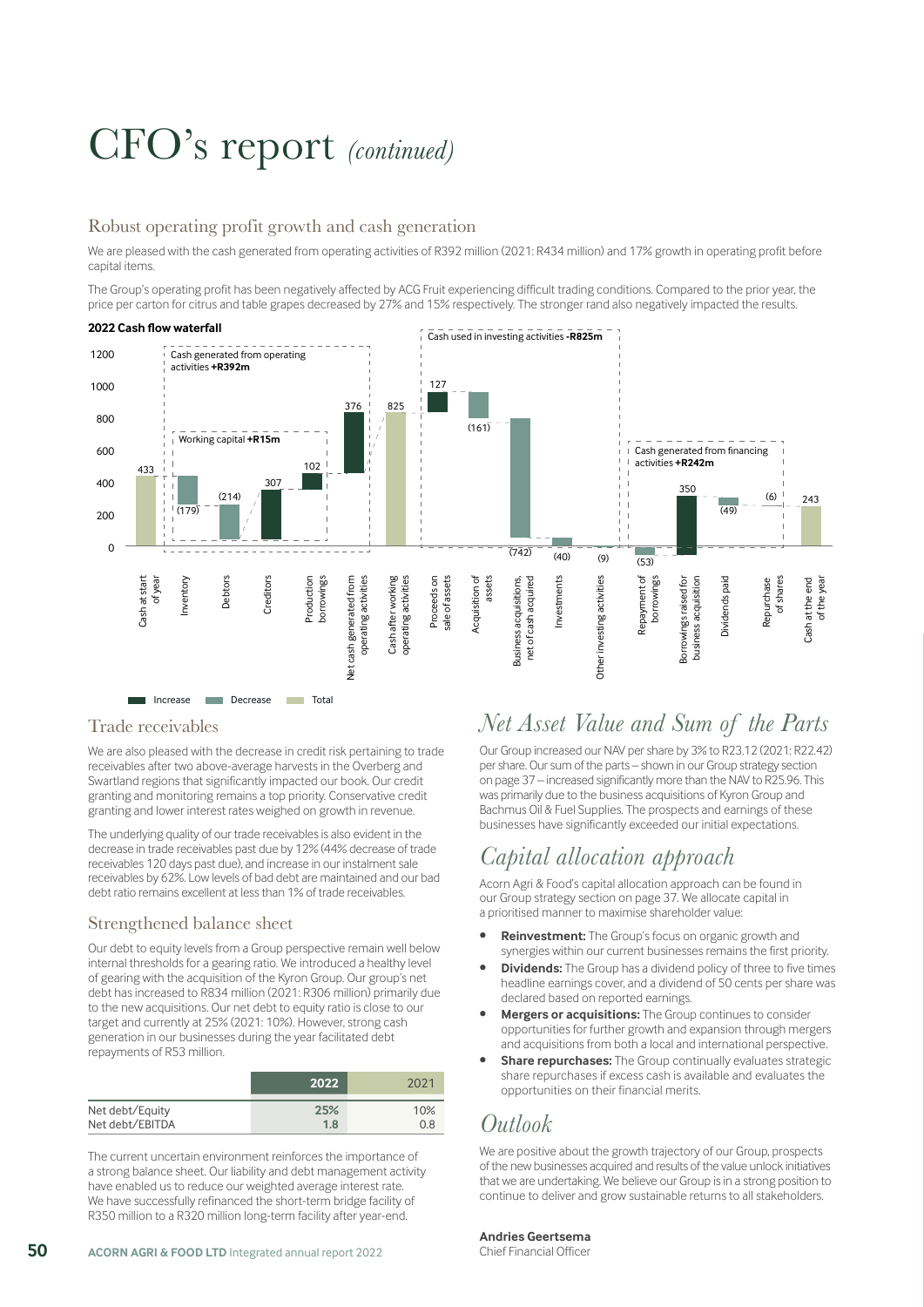## Extracts from Consolidated Financial Statements

## *External assurance*

The external auditors PricewaterhouseCoopers Inc., have audited the Group's financial statements for the year ended 28 February 2022, from which this financial information has been extracted. Their unqualified auditor's report dated 26 May 2022 is available for inspection at the registered office of the Group. The Group's auditors have not reviewed nor reported on any of the comments relating to prospects. The full audited consolidated annual financial statements for the year ended 28 February 2022 are available on the website at www.acornagri.co.za/financial-information.

## *Basis of preparation*

The extracts from the consolidated financial statements are prepared following criteria developed by management. Under these criteria, management discloses the summarised financial results and information which are derived from the audited consolidated financial statements of Acorn Agri & Food Ltd for the year ended 28 February 2022, prepared in accordance with IFRS.

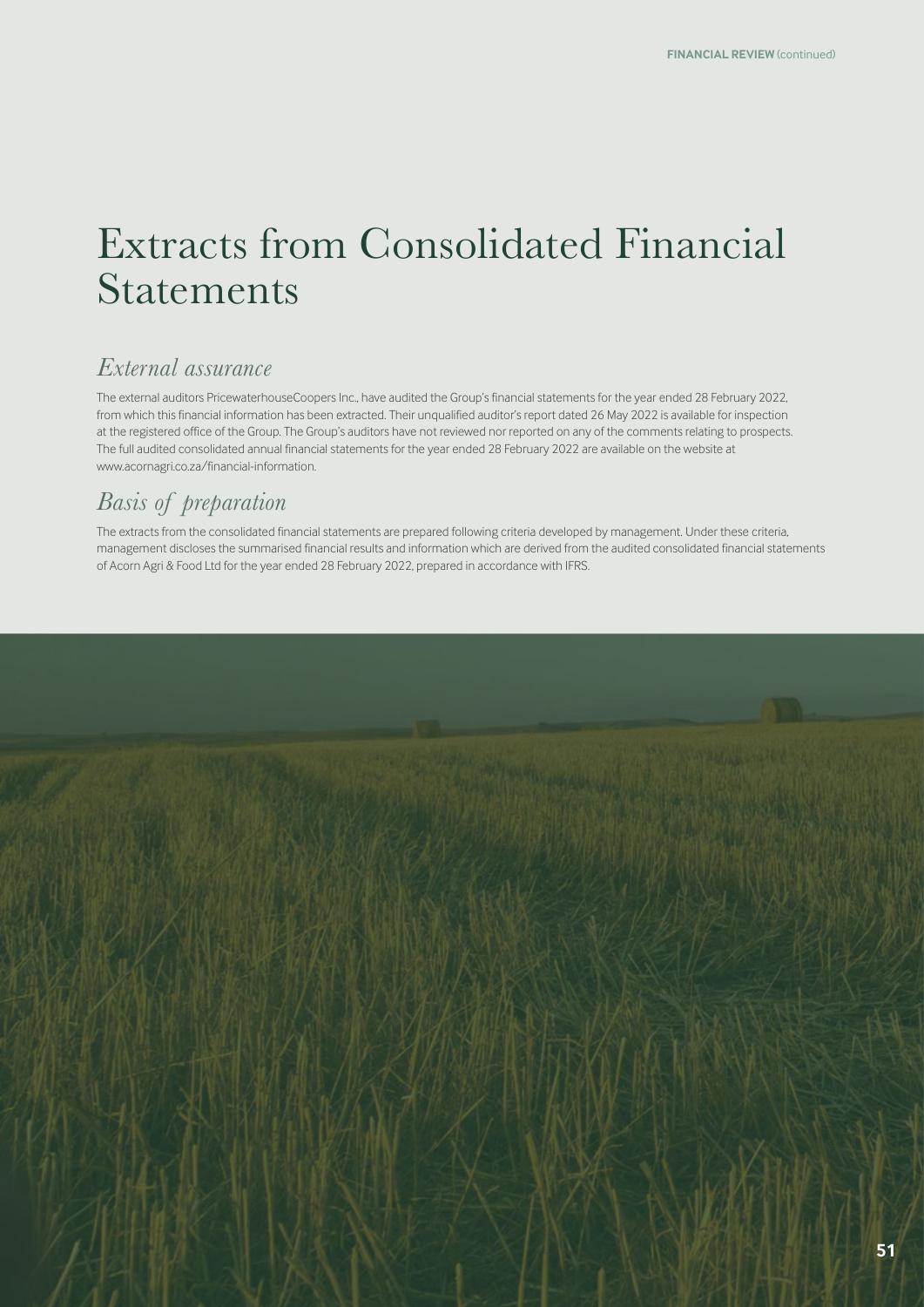# Extracts from the consolidated statement of financial position *as at 28 February 2022*

|                                                                                                                                                                                                                                                                                                         | 2022<br><b>R'000</b>                                                                              | 2021<br>Restated*<br><b>R'000</b>                                                             |
|---------------------------------------------------------------------------------------------------------------------------------------------------------------------------------------------------------------------------------------------------------------------------------------------------------|---------------------------------------------------------------------------------------------------|-----------------------------------------------------------------------------------------------|
| <b>Assets</b><br>Non-current assets<br>Property, plant and equipment<br>Investment property<br>Intangible assets<br><b>Biological assets</b><br>Deferred tax asset<br>Trade and other receivables<br>Loans to related parties<br>Other financial assets<br>Investments in associates and joint ventures | 1380663<br>281 171<br>1 1 20 1 0 1<br>220 598<br>177000<br>314 294<br>42 3 06<br>68 432<br>70 645 | 1 273 524<br>276 140<br>306 216<br>227 432<br>147 630<br>193 045<br>68 989<br>35 248<br>81883 |
| <b>Current assets</b><br>Inventories<br>Biological assets: consumables<br>Trade and other receivables<br>Loans to customers<br>Cash and cash equivalents<br>Loans to related parties<br>Current tax receivable                                                                                          | 3675209<br>833064<br>168 614<br>1622200<br>56854<br>390099<br>63925<br>19 247                     | 2610107<br>526 377<br>156 480<br>1353652<br>76 553<br>454 303<br>31 1 29<br>52 9 24           |
| Assets classified as held for sale<br>Total assets                                                                                                                                                                                                                                                      | 3 154 003<br>6829212                                                                              | 2651418<br>113 952<br>5 3 7 5 4 7 7                                                           |
| <b>Equity and liabilities</b><br>Equity<br>Equity attributable to equity holders of parent<br>Net issued share capital<br>Reserves<br>Retained income                                                                                                                                                   | 1428478<br>(101895)<br>1688069                                                                    | 1434515<br>(101740)<br>1600484                                                                |
| Attributable to equity holders of the parent<br>Non-controlling interest                                                                                                                                                                                                                                | 3014652<br>346066                                                                                 | 2933259<br>276871                                                                             |
| Total equity<br><b>Liabilities</b><br><b>Non-current liabilities</b><br><b>Borrowings</b><br>Lease liabilities<br>Post-retirement medical liability<br>Trade and other payables<br>Deferred tax<br>Provisions                                                                                           | 3360718<br>264 560<br>156736<br>14 2 2 7<br>6 181<br>279 937<br>1963<br>723 604                   | 3 210 130<br>293 460<br>145 521<br>13 9 8 7<br>5798<br>135 106<br>1857<br>595729              |
| <b>Current liabilities</b><br><b>Borrowings</b><br>Lease liabilities<br>Post-retirement medical liability<br>Current tax payable<br>Trade and other payables<br>Bank overdraft                                                                                                                          | 1406698<br>51 573<br>1723<br>3839<br>1 133 896<br>147 161<br>2744890                              | 938 538<br>48 088<br>1858<br>560 572<br>20562<br>1569618                                      |
| Liabilities of disposal group                                                                                                                                                                                                                                                                           |                                                                                                   |                                                                                               |
| <b>Total liabilities</b>                                                                                                                                                                                                                                                                                | 3468494                                                                                           | 2 165 347                                                                                     |
| <b>Total equity and liabilities</b><br>Net asset value per share (rand)                                                                                                                                                                                                                                 | 6829212<br>R23.12                                                                                 | 5 3 7 5 4 7 7<br>R22.42                                                                       |

*\* Prior year comparatives have been restated for the effect of the reclassification of ACG Fruit and Boltfast from discontinued operations to continuing operations..*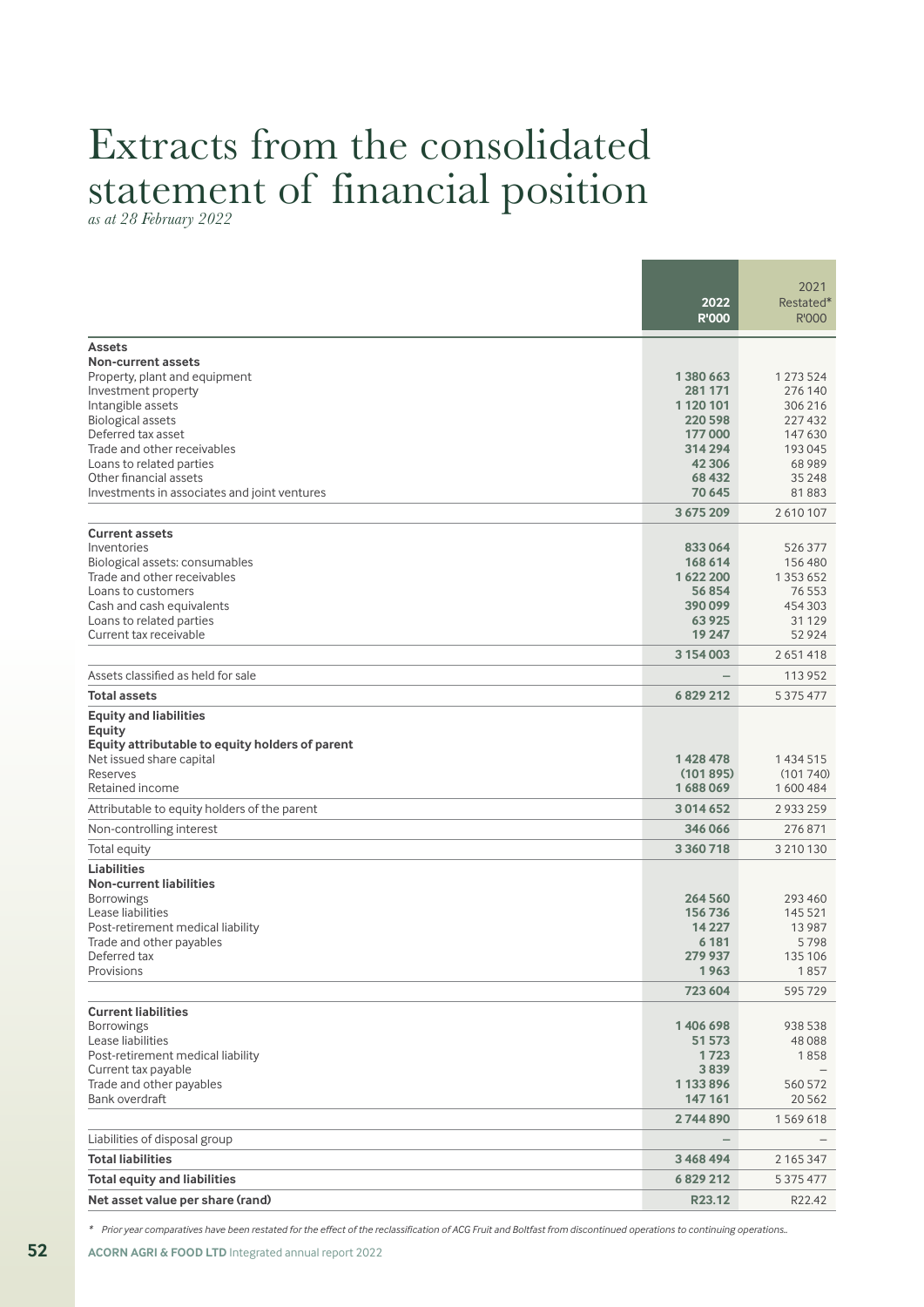**2022 R'000**

2021 Restated\* R'000

# Extracts from the consolidated statement of profit or loss *for the year ended 28 February 2022*

Revenue **11 219 334** 8 030 319 Fair value adjustment – biological asset: consumable **10 458** (39 292) Cost of sales **(10 071 747)** (7 008 896)

| Gross profit                          | 1158045   | 982 131  |
|---------------------------------------|-----------|----------|
| Interest revenue                      | 102989    | 107082   |
| Other income                          | 67833     | 84415    |
| Sales and marketing cost              | (13925)   | (20834)  |
| Administration cost                   | (216921)  | (182180) |
| Operating expenses                    | (772258)  | (692082) |
| Operating profit before capital items | 325763    | 278 532  |
| Capital items                         | (21609)   | 38771    |
| <b>Operating profit</b>               | 304 154   | 317303   |
| Financing income                      | 22 5 5 7  | 22 9 89  |
| Finance costs                         | (129561)  | (132000) |
| Share of net profit from associate    | 2534      | 7879     |
| <b>Profit before taxation</b>         | 199 684   | 216 171  |
| Income tax expense                    | (38, 441) | (37853)  |
| Profit for the year                   | 161 243   | 178 318  |
| Profit attributable to:               |           |          |
| Owners of the parent                  | 124 004   | 155 297  |
| Non-controlling interests             | 37 239    | 23 0 21  |
|                                       | 161243    | 178318   |

|                                      | 2022<br><b>Cents</b> | 2021<br>Restated*<br>Cents |
|--------------------------------------|----------------------|----------------------------|
| Headline earnings per share          | 96                   | 102                        |
| Adjusted headline earnings per share | 115                  | 102                        |

*\* Prior year comparatives have been restated for the effect of the reclassification of ACG Fruit and Boltfast from discontinued operations to continuing operations.*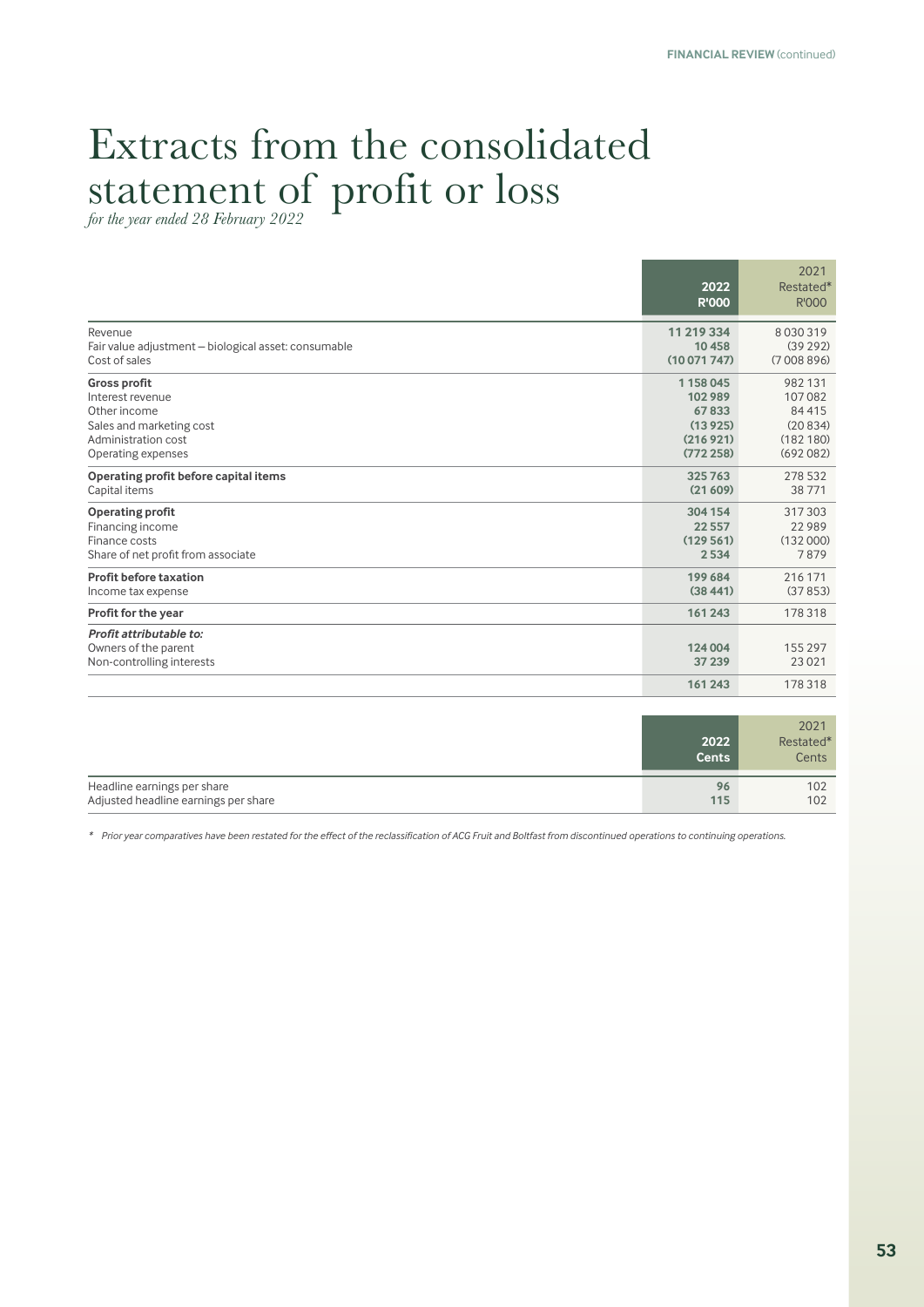# Extracts from the consolidated statement of other comprehensive income *for the year ended 28 February 2022*

|                                                                                                                                                                                                                       | 2022<br><b>R'000</b> | 2021<br>Restated*<br>R'000 |
|-----------------------------------------------------------------------------------------------------------------------------------------------------------------------------------------------------------------------|----------------------|----------------------------|
| Profit for the year<br>Other comprehensive income:<br>Items that may be subsequently reclassified to profit or loss                                                                                                   | 161243               | 178 318                    |
| Exchange differences on translating foreign operations<br>Actuarial gains and losses on defined benefit plans<br>Income tax effect relating to these items                                                            | (214)<br>(1365)      | 190<br>(93)                |
| Total items that may be reclassified to profit or loss<br>Items that will not be reclassified to profit or loss<br>Net change in fair value of equity instruments at fair value<br>Income tax relating to these items | (1579)<br>(137)      | 97<br>164                  |
| Total items that will not be reclassified to profit or loss                                                                                                                                                           | (137)                | 164                        |
| Other comprehensive income for the year, net of tax                                                                                                                                                                   | (1716)               | 261                        |
| Total comprehensive income for the year                                                                                                                                                                               | 159 527              | 178 579                    |
| Total comprehensive income attributable to:<br>Owners of the parent<br>Non-controlling interest                                                                                                                       | 122 485<br>37042     | 155 558<br>23 0 21         |
|                                                                                                                                                                                                                       | 159 527              | 178579                     |

# Extracts from the consolidated statement of changes in equity *for the year ended 28 February 2022*

|                                                                                 | 2022<br><b>R'000</b> | 2021<br>Restated*<br>R'000 |
|---------------------------------------------------------------------------------|----------------------|----------------------------|
| Balance at the beginning of the year                                            | 3 2 1 0 1 3 2        | 3 2 1 3 6 5 4              |
| Profit for the year                                                             | 161 243              | 178 318                    |
| Other comprehensive income for the year                                         | (1716)               | 261                        |
| Issue of shares                                                                 |                      |                            |
| Share buyback                                                                   | (6037)               | (30000)                    |
| Transactions with non-controlling interests                                     | (7797)               | (52615)                    |
| Movement in retained earnings due to IFRS 16 adjustment for right-of-use assets | (258)                |                            |
| Non-controlling interest on acquisition of subsidiary                           | 53877                |                            |
| Dividends paid                                                                  | (48723)              | (99487)                    |
| Balance at the end of the year                                                  | 3 3 6 0 7 2 1        | 3 210 132                  |

*\* Prior year comparatives have been restated for the effect of the reclassification of ACG Fruit and Boltfast from discontinued operations to continuing operations.*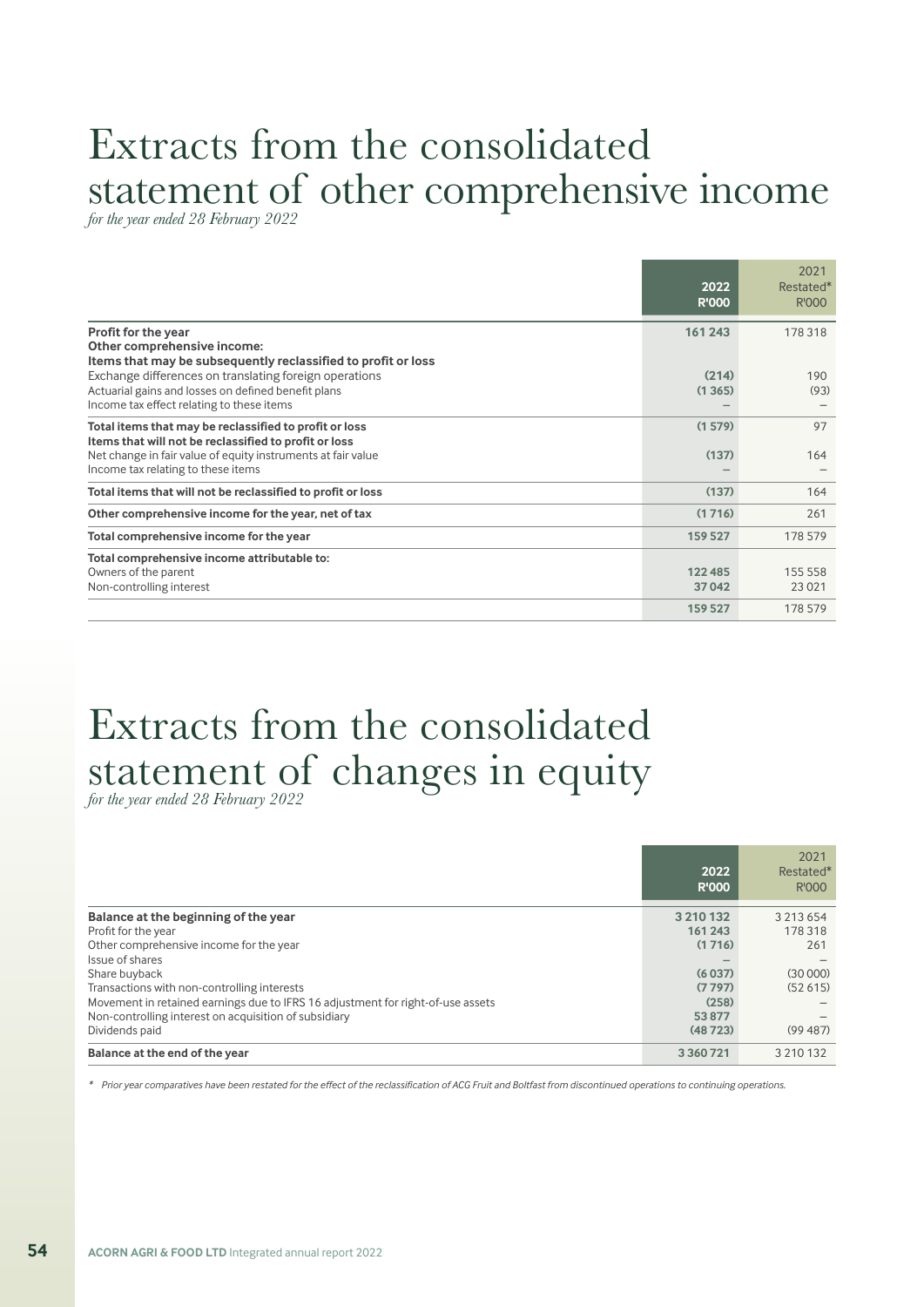## Extracts from the consolidated statement of cash flows

*for the year ended 28 February 2022*

|                                                                         |                      | 2021               |
|-------------------------------------------------------------------------|----------------------|--------------------|
|                                                                         | 2022<br><b>R'000</b> | Restated*<br>R'000 |
| Cash flows from operating activities                                    |                      |                    |
| Cash generated from operations                                          | 530804               | 484 482            |
| Finance income                                                          | 22 5 5 7             | 22 5 6 4           |
| Finance costs                                                           | (129 561)            | (111710)           |
| Tax paid                                                                | (31365)              | 56 550             |
| Net cash inflow from operating activities                               | 392 435              | 451886             |
| Cash flows from investing activities                                    |                      |                    |
| Acquisition of property, plant and equipment                            | (161101)             | (142573)           |
| Proceeds from sale of property, plant and equipment                     | 59 248               | 137140             |
| Acquisition of investment property                                      | (911)                | (2272)             |
| Proceeds on disposal of investment properties                           | 1038                 |                    |
| Acquisition of intangible assets                                        | (1362)               | (2859)             |
| Payment of acquisition of subsidiary net of cash acquired               | (741896)             |                    |
| Loans to related parties repaid                                         | 729                  | 51 2 62            |
| Loans advanced to related parties<br>Loans advanced to customers        | (30607)<br>(7099)    |                    |
| Loans to customers repaid                                               | 26 798               |                    |
| Acquisition of financial assets                                         | (40000)              | (8381)             |
| Acquisition of investment in associates                                 | (3322)               | (5261)             |
| Proceeds from sale of investments                                       | 3842                 | 2 2 7 7            |
| Purchase of biological assets                                           | (1933)               | (5245)             |
| Sale of biological assets                                               | 71442                | 16520              |
| Net cash (outflow)/inflow from investing activities                     | (825134)             | 40 609             |
| Cash flows from financing activities                                    |                      |                    |
| Repurchase of shares                                                    | (6037)               | (30000)            |
| Borrowings incurred                                                     | 3028207              | 6 153 722          |
| Borrowings repaid                                                       | (3041098)            | (6517729)          |
| Proceeds of borrowings incurred in respect of business acquisitions     | 350000               |                    |
| Principle elements of lease payments                                    | (40452)              | (25, 408)          |
| Dividends paid                                                          | (48723)              | (99487)            |
| Net cash inflow/(outflow) from financing activities                     | 241896               | (518902)           |
| Net (decrease)/increase in cash, cash equivalents and overdrafts        | (190803)             | (26, 407)          |
| Cash, cash equivalents and bank overdrafts at the beginning of the year | 433741               | 460 148            |
| Cash, cash equivalents and bank overdrafts at the end of the year       | 242938               | 433741             |

*\* Prior year comparatives have been restated for the effect of the reclassification of ACG Fruit and Boltfast from discontinued operations to continuing operations.*